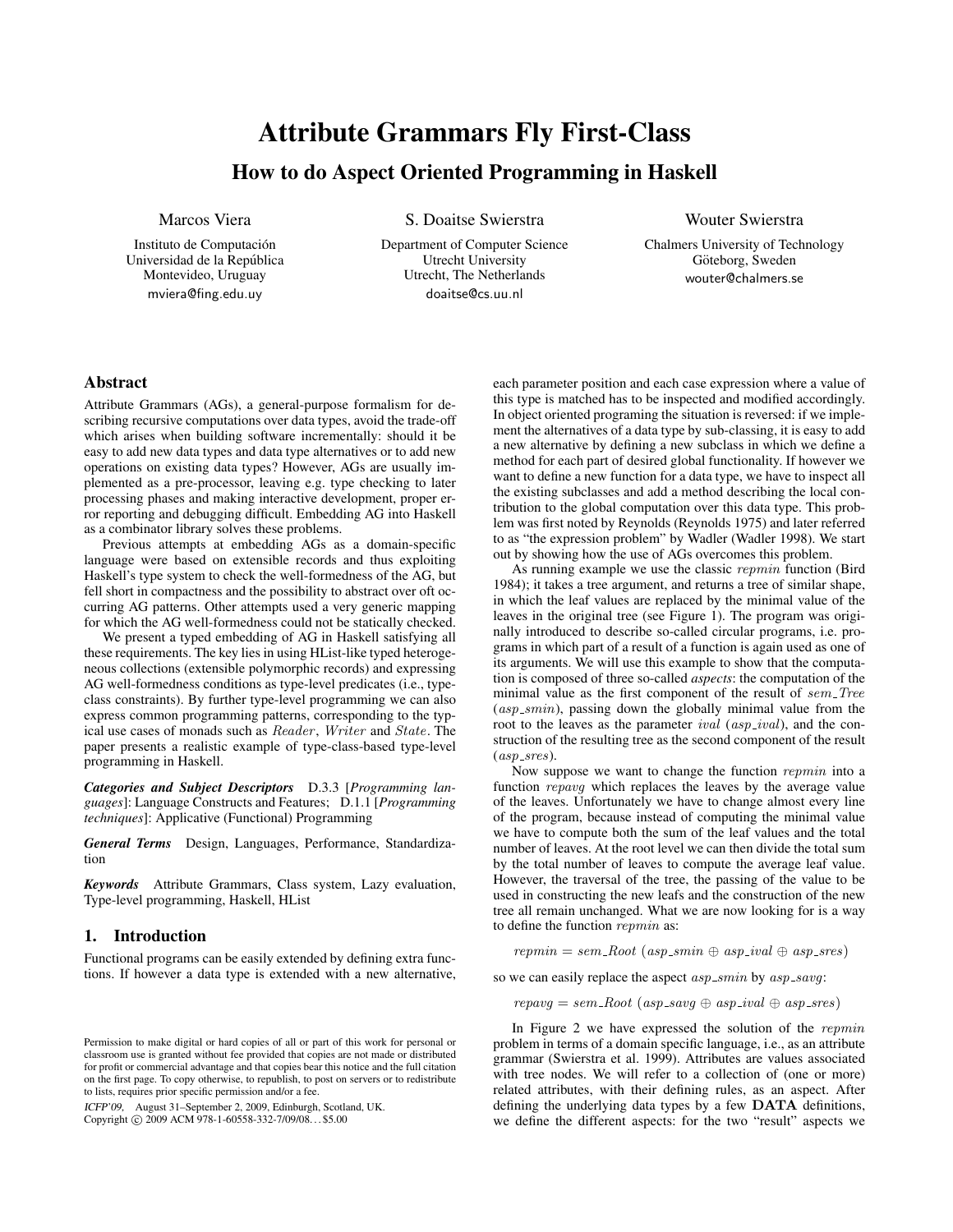

Figure 1. *repmin* replaces leaf values by their minimal value

introduce synthesized attributes (SYN smin and SYN sres), and for the "parameter" aspect we introduce an inherited attribute (INH ival).

Note that attributes are introduced separately, and that for each attribute/alternative pair we have a separate piece of code describing what to compute in a SEM rule; the defining expressions at the right hand side of the  $=$ -signs are all written in Haskell, using minimal syntactic extensions to refer to attribute values (the identifiers starting with a @). These expressions are copied directly into the generated program: only the attribute references are replaced by references to values defined in the generated program. The attribute grammar system only checks whether for all attributes a definition has been given. Type checking of the defining expressions is left to the Haskell compiler when compiling the generated program (given in Figure 1).

As a consequence type errors are reported in terms of the generated program. Although this works reasonably well in practice, the question arises whether we we can define a set of combinators which enables us to embed the AG formalism directly in Haskell, thus making the separate generation step uncalled for and immediately profiting from Haskell's type checker and getting error messages referring to the original source code.

A first approach to such an embedded attribute grammar notation was made by de Moor et al. (de Moor et al. 2000b). Unfortunately this approach, which is based on extensible records (Gaster and Jones 1996), necessitates the introduction of a large set of combinators, which encode positions of children-trees explicitly. Furthermore combinators are indexed by a number which indicates the number of children a node has where the combinator is to be applied. The *first contribution* of this paper is that we show how to overcome this shortcoming by making use of the Haskell class system.

The *second contribution* is that we show how to express the previous solution in terms of heterogeneous collections, thus avoiding the use of Hugs-style extensible records are not supported by the main Haskell compilers.

| <b>DATA</b> Root   Root tree                                                                         |  |  |  |
|------------------------------------------------------------------------------------------------------|--|--|--|
| <b>DATA</b> Tree   Node $l, r$ : Tree                                                                |  |  |  |
| Leaf $i: \{Int\}$                                                                                    |  |  |  |
| $SYN$ Tree $\vert smin : Int \vert$                                                                  |  |  |  |
| <b>SEM</b> Tree                                                                                      |  |  |  |
| Leaf $\text{Ins } . \text{smin} = \textcircled{a}i$                                                  |  |  |  |
| Node $\mathbf{h}$ s .smin = $@l$ .smin 'min' $@r$ .smin                                              |  |  |  |
| <b>INH</b> Tree $ ival:Int $                                                                         |  |  |  |
| <b>SEM</b> Root                                                                                      |  |  |  |
| $\mid Root \, tree.val = @tree semi$                                                                 |  |  |  |
| <b>SEM</b> Tree                                                                                      |  |  |  |
| $\begin{array}{ccc} \n  \text{Node } l & .ival & = \text{Qlhs}.ival \n\end{array}$                   |  |  |  |
| r .ival $=$ @lhs.ival                                                                                |  |  |  |
| $SYN$ Root Tree $ sres : Tree $                                                                      |  |  |  |
| <b>SEM</b> Root                                                                                      |  |  |  |
| $\vert \; Root \; \vert \;$ Abs .sres = @ tree.sres                                                  |  |  |  |
| <b>SEM</b> <i>Tree</i>                                                                               |  |  |  |
| Leaf $\text{Ins} \; \text{.} \; \text{sres} \; = \text{Leaf} \; \text{@lhs} \text{.} \; \text{ival}$ |  |  |  |
| $\big \;Node\;$ <b>lhs</b> .sres = Node $@l.sres$ $@r.sres$                                          |  |  |  |
|                                                                                                      |  |  |  |

Figure 2. AG specification of repmin

Attribute grammars exhibit typical design patterns; an example of such a pattern is the inherited attribute ival, which is distributed to all the children of a node, and so on recursively. Other examples are attributes which thread a value through the tree, or collect information from all the children which have a specific attribute and combine this into a synthesized attribute of the father node. In normal Haskell programming this would be done by introducing a collection of monads (Reader, State and Writer monad respectively), and by using monad transformers to combine these in to a single monadic computation. Unfortunately this approach breaks down once too many attributes have to be dealt with, when the data flows backwards, and especially if we have a non-uniform grammar, i.e., a grammar which has several different non-terminals each with a different collection of attributes. In the latter case a single monad will no longer be sufficient.

One way of making such computational patterns first-class is by going to a universal representation for all the attributes, and packing and unpacking them whenever we need to perform a computation. In this way all attributes have the same type at the attribute grammar level, and non-terminals can now be seen as functions which map dictionaries to dictionaries, where such dictionaries are tables mapping Strings representing attribute names to universal attribute values (de Moor et al. 2000a). Although this provides us with a powerful mechanism for describing attribute flows by Haskell functions, this comes at a huge price; all attributes have to be unpacked before the contents can be accesses, and to be repacked before they can be passed on. Worse still, the check that verifies that all attributes are completely defined, is no longer a static check, but rather something which is implicitly done at run-time by the evaluator, as a side-effect of looking up attributes in the dictionaries. The *third contribution* of this paper is that we show how patterns corresponding to the mentioned monadic constructs can be described, again using the Haskell class mechanism.

The *fourth contribution* of this paper is that it presents yet another large example of how to do type-level programming in Haskell, and what can be achieved with it. In our conclusions we will come back to this.

Before going into the technical details we want to give an impression of what our embedded Domain Specific Language (DSL)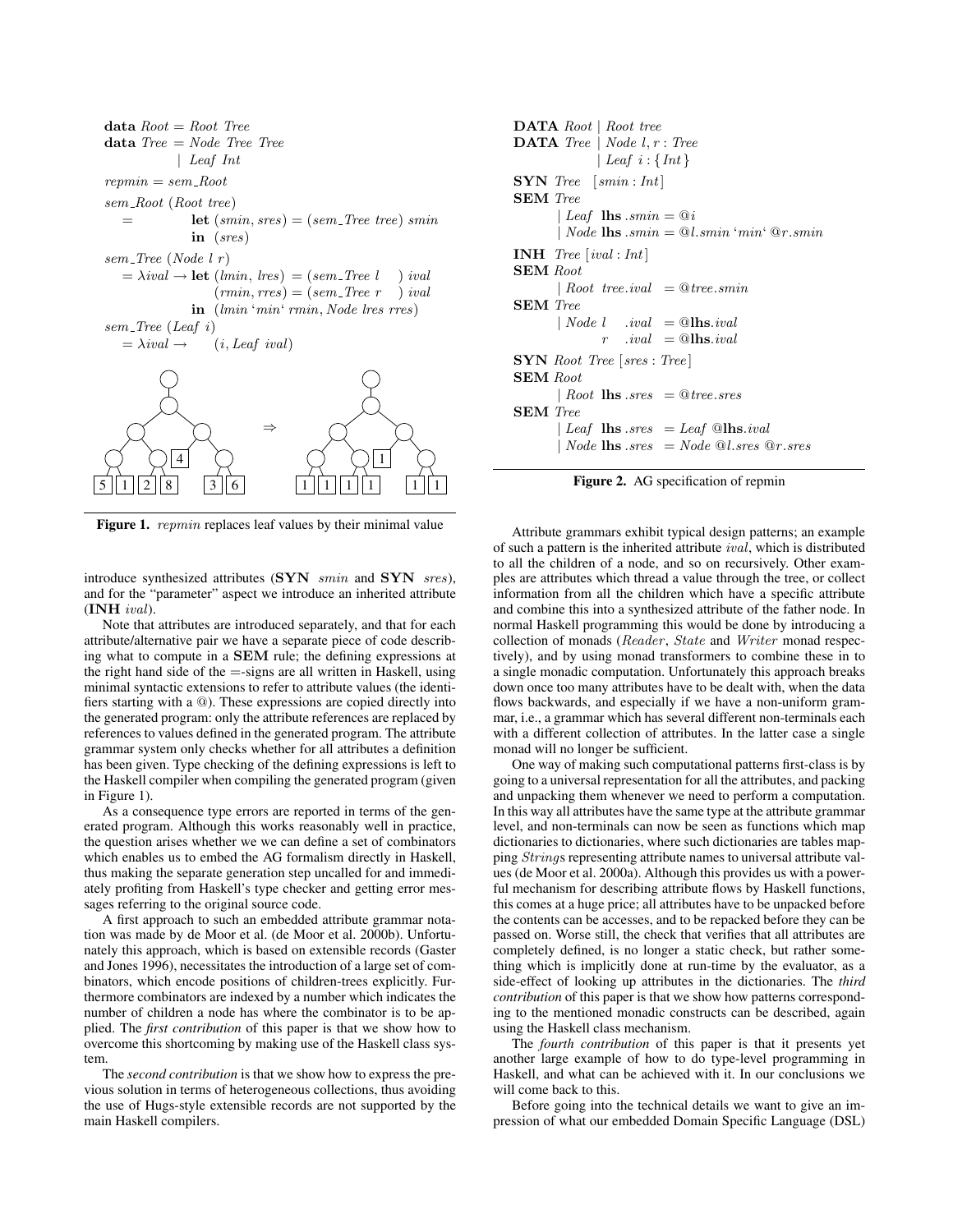```
data Root = Root{tree::Tree}deriving Show
data Tree = Node{l :: Tree, r :: Tree}| Leaf \{i::Int\}deriving Show
\$(deriveAG \rightarrow Root)$ (attLabels [ "smin", "ival", "sres"] )asp\_smin = synthesize smin at \{Tree\}use min \space 0 \space at \{Node\}define at Leaf = iasp\_ival = inherit ival at {Tree }
           copy at \{Node\}define at Root.tree = tree.sumasp\_sres = synthesize sres at {Root, Tree}
           use Node (Leaf 0) at \{Node\}define at Root = tree.sresLeaf = Leaf lhs.ival
```
 $asp\_repmin = asp\_smin \oplus asp\_sres \oplus asp\_ival$ repmin  $t =$  select sres from compute asp\_repmin  $t$ 

Figure 3. repmin in our embedded DSL

looks like. In Figure 3 we give our definition of the repmin problem in a lightly sugared notation.

To completely implement the repmin function the user of our library<sup>1</sup> needs to undertake the following steps (Figure 3):

- define the Haskell data types involved;
- optionally, generate some boiler-plate code using calls to Template Haskell;
- define the aspects, by specifying whether the attribute is inherited or synthesized, with which non-terminals it is associated, how to compute its value if no explicit definition is given (i.e., which computational pattern it follows), and providing definitions for the attribute at the various data type constructors (productions in grammar terms) for which it needs to be defined, resulting in asp\_repmin;
- composing the aspects into a single large aspect  $asp$ -repmin
- $\bullet$  define the function *repmin* that takes a *tree*, executes the semantic function for the tree and the aspect asp\_repmin, and selects the synthesized attribute sres from the result.

Together these rules define for each of the productions a socalled Data Dependency Graph (DDG). A DDG is basically a dataflow graph (Figure 4), with as incoming values has the inherited attributes of the father node and the synthesized attributes of the children nodes (indicated by closed arrows), and as outputs the inherited attributes of the children nodes and the synthesized attributes of the father node (open arrows). The semantics of our DSL is defined as the data-flow graph which results from composing all the DDGs corresponding to the individual nodes of the abstract syntax tree. Note that the semantics of a tree is thus represented by a function which maps the inherited attributes of the root node onto its synthesized attributes.

The main result of this paper is a combinator based implementation of attribute grammars in Haskell; it has statically type checked



Figure 4. The DDG for Node

semantic functions, it is statically checked for correctness at the attribute grammar level, and high-level attribute evaluation patterns can be described.

In Section 2 we introduce the heterogeneous collections, which are used to combine a collection of inherited or synthesised attributes into a single value. In Section 3 we show how individual attribute grammar rules are represented. In Section 4 we introduce the aforementioned  $oplus$  operator which combines the aspects. In Section 5 we introduce a function *knit* which takes the DDG associated with the production used at the root of a tree and the mappings ( $sem$ .... functions) from inherited to synthesised attributes for its children (i.e. the data flow over the children trees) and out of this constructs a data flow computation over the combined tree. In Section 6 we show how the common patterns can be encoded in our library, and in Section 7 we show how default aspects can be defined. In Section 8 we discuss related work, and in Section 9 we conclude.

# 2. HList

The library HList (Kiselyov et al. 2004) implements typeful heterogeneous collections (lists, records, ...), using techniques for dependently typed programming in Haskell (Hallgren 2001; McBride 2002) which in turn make use of Haskell 98 extensions for multiparameter classes (Peyton Jones et al. 1997) and functional dependencies (Jones 2000). The idea of *type-level programming* is based on the use of types to represent type-level values, and classes to represent type-level types and functions.

In order to be self-contained we start out with a small introduction. To represent Boolean values at the type level we define a new type for each of the Boolean values. The class HBool represents the type-level type of Booleans. We may read the instance definitions as "the type-level values HTrue and HFalse have the type-level type HBool":

class HBool x data  $HTrue$ ;  $hTrue = \bot :: HTrue$ data  $HFalse$ ;  $hFalse = \bot$  :: HFalse instance HBool HTrue instance HBool HFalse

Since we are only interested in type-level computation, we defined HTrue and HFalse as empty types. By defining an inhabitant for each value we can, by writing expressions at the value level, construct values at the type-level by referring to the types of such expressions.

Multi-parameter classes can be used to describe type-level *relations*, whereas functional dependencies restrict such relations to functions. As an example we define the class  $HOr$  for type-level disjunction:

class ( $HBool$  t,  $HBool$  t',  $HBool$  t'')  $\Rightarrow$  HOr t t' t'' | t t'  $\rightarrow$  t'' where  $hOr :: t \rightarrow t' \rightarrow t''$ 

The context  $(HBool \ t, HBool \ t', HBool \ t'')$  expresses that the types  $t$ ,  $t'$  and  $t''$  have to be type-level values of the type-level

<sup>1</sup> Available as *AspectAG* in Hackage.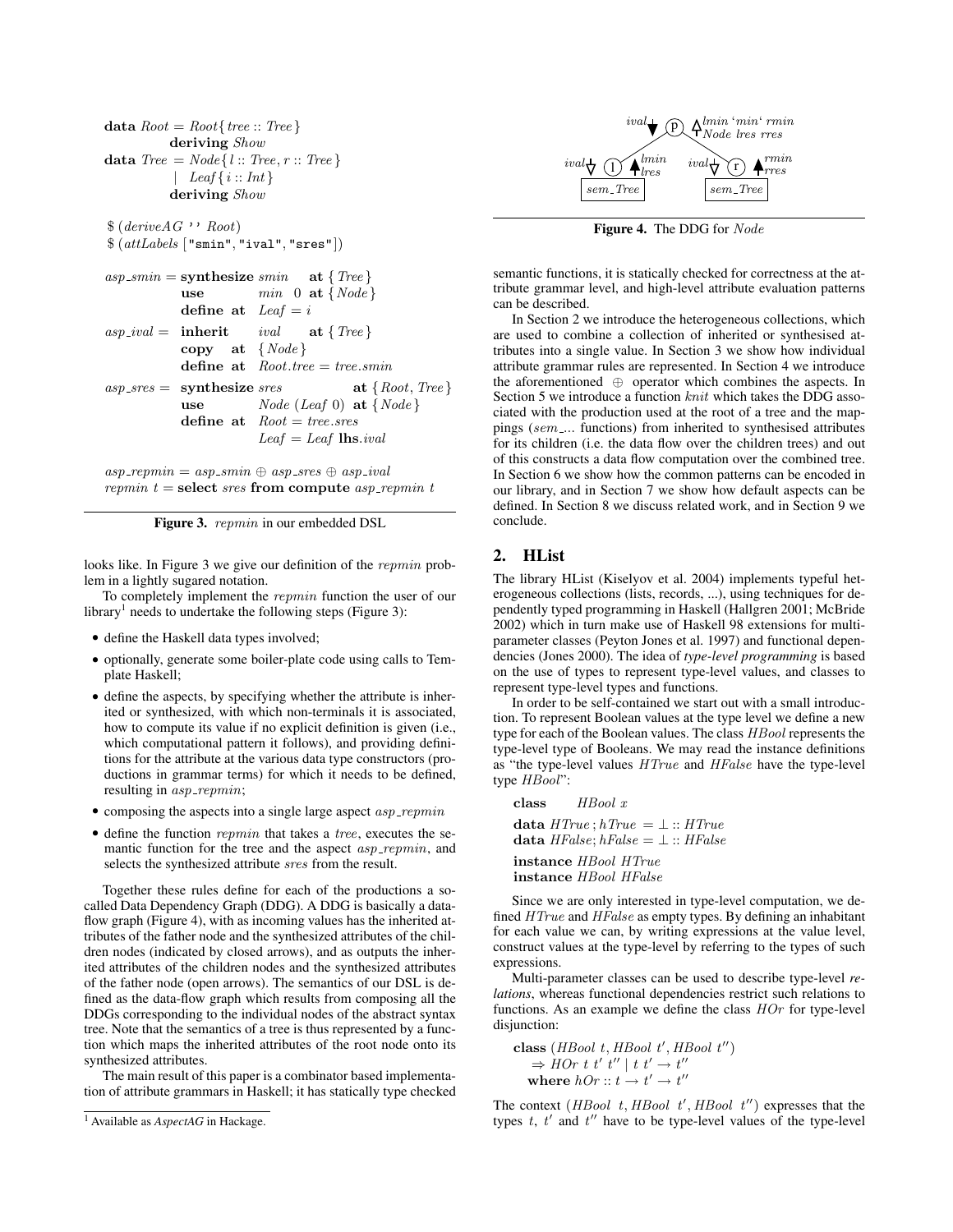type *HBool*. The functional dependency  $t \t t' \rightarrow t''$  expresses that the parameters t and  $t'$  uniquely determine the parameter  $t''$ . This implies that once t and  $t'$  are instantiated, the instance of  $t''$ must be uniquely inferable by the type-system, and that thus we are defining a type-level function from t and  $t'$  to  $t''$ . The type-level function itself is defined by the following non-overlapping instance declarations:

instance HOr HFalse HFalse HFalse where  $hOr = hFalse$ instance HOr HTrue HFalse HTrue where  $hOr_{-} = hTrue$ instance HOr HFalse HTrue HTrue where  $hOr = hTrue$ instance HOr HTrue HTrue HTrue where  $hOr = hTrue$ 

If we write  $(hOr \ hTrue \ hFalse)$ , we know that t and t' are HTrue and HFalse, respectively. So, the second instance is chosen to select  $hOr$  from and thus  $t''$  is inferred to be  $HTrue$ .

Despite the fact that is looks like a computation at the value level, its actual purpose is to express a computation at the typelevel; no interesting value level computation is taking place at all. If we had defined HTrue and HFalse in the following way:

data  $HTrue = HTrue$ ;  $hTrue = HTrue$  :: Htrue data  $HFalse = HFalse$ ;  $hFalse = HFalse$  :: HFalse

then the same computation would also be performed at the value level, resulting in the value HTrue of type HTrue.

#### 2.1 Heterogeneous Lists

Heterogeneous lists are represented with the data types HNil and HCons, which model the structure of a normal list both at the value and type level:

data  $HNil = HNil$ data  $HCons$  e  $l = HCons$  e l

The sequence  $HCons$  True  $(HCons$  "bla"  $HNil)$  is a correct heterogeneous list with type HCons Bool (HCons String HNil). Since we want to prevent that an expression HCons True False represents a correct heterogeneous list (the second HCons argument is not a type-level list) we introduce the classes  $HList$  and its instances,and express express this constraint by adding a context condition to the  $HCons...$  instance:

```
class HList l
instance HList HNil
instance HList \, l \Rightarrow HList \, (HCons \, e \, l)
```
The library includes a multi-parameter class HExtend to model the extension of heterogeneous collections.

```
class HExtend e l l' | e l \rightarrow l', l' \rightarrow e l
   where hExtend::e \rightarrow l \rightarrow l'
```
The functional dependency  $e \, l \rightarrow l'$  makes that  $H{\it Extend}$  is a type-level function, instead of a relation: once  $e$  and  $l$  are fixed  $l'$ is uniquely determined. It fixes the type  $l'$  of a collection, resulting from extending a collection of type  $l$  with an element of type  $e$ . The member hExtend performs the same computation at the level of values. The instance of HExtend for heterogeneous lists includes the well-formedness condition:

**instance** *HList* 
$$
l \Rightarrow HExtend \neq l
$$
 (*HCons*  $e l$ )  
**where**  $hExtend = HCons$ 

The main reason for introducing the class HExtend is to make it possible to encode constraints on the things which can be HConsed; here we have expressed that the second parameter should be a list again. In the next subsection we will see how to make use of this facility.

#### 2.2 Extensible Records

In our code we will make heavy use of non-homogeneous collections: grammars are a collection of productions, and nodes have a collection of attributes and a collection of children nodes. Such collections, which can be extended and shrunk, map typed labels to values and are modeled by an HList containing a heterogeneous list of fields, marked with the data type Record. We will refer to them as records from now on:

newtype  $Record r = Record r$ 

An empty record is a *Record* containing an empty heterogeneous list:

emptyRecord :: Record HNil  $emptyRecord = Record HNil$ 

A field with label  $l$  (a phantom type (Hinze 2003)) and value of type  $v$  is represented by the type:

```
newtype LVPair l v = LVPair{ value LVPair :: v }
```
Labels are now almost first-class objects, and can be used as typelevel values. We can retrieve the label value using the function  $labelLVPair,$  which exposes the phantom type parameter:

$$
labelLVPair::LVPair: LVPair \, l \, v \rightarrow l
$$

$$
labelLVPair = \bot
$$

Since we need to represent many labels, we introduce a polymorphic type Proxy to represent them; by choosing a different phantom type for each label to be represented we can distinguish them:

data *Proxy*  $e$ ;  $\text{prox}_y = \bot$  :: *Proxy*  $e$ 

Thus, the following declarations define a record  $(myR)$  with two elements, labelled by Label1 and Label2:

data Label1 ; label1 = proxy :: Proxy Label1 data Label2 ; label2 = proxy :: Proxy Label2 field1 = LVPair True :: LVPair (Proxy Label1 ) Bool field2 = LVPair "bla" :: LVPair (Proxy Label2 ) [Char ] myR = Record (HCons field1 (HCons field2 HNil)

Since our lists will represent collections of attributes we want to express statically that we do not have more than a single definition for each attribute occurrence, and so the labels in a record should be all different. This constraint is represented by requiring an instance of the class HRLabelSet to be available when defining extendability for records:

instance  $HRLabelSet$  (HCons (LVPair l v) r)  $\Rightarrow$  HExtend (LVPair l v) (Record r)  $(Record(HCons(LVPair l v) r))$ where hExtend f (Record  $r$ ) = Record (HCons f r)

The class  $HasField$  is used to retrieve the value part corresponding to a specific label from a record:

class HasField l r v | l r  $\rightarrow$  v where  $hLookupByLabel :: l \rightarrow r \rightarrow v$ 

At the type-level it is statically checked that the record  $r$  indeed has a field with label  $l$  associated with a value of the type  $v$ . At value-level the member hLookupByLabel returns the value of type  $v$ . So, the following expression returns the string "bla":

hLookupByLabel label2 myR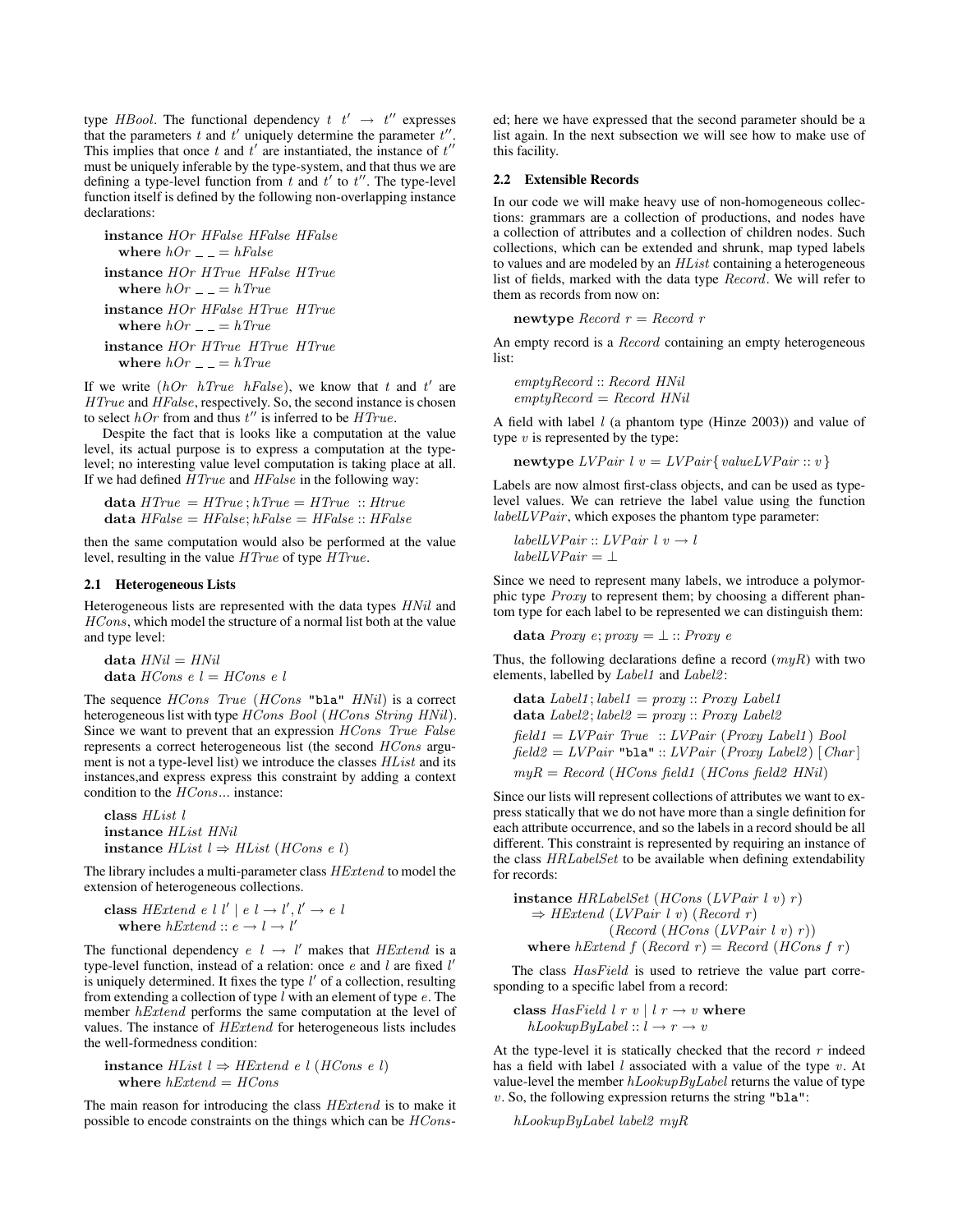The possibility to update an element in a record at a given label position is provided by:

class  $HUpdateAtLabel$  l v r r' | l v r  $\rightarrow$  r' where  $hUpdateAtLabel :: l \rightarrow v \rightarrow r \rightarrow r'$ 

In order to keep our programs readable we introduce infix operators for some of the previous functions:

 $(\cdot \ast \cdot) = hExtend$  $=$ . $=$ .  $v = LVPair$  v  $r \# l = h$ LookupByLabel l r

Furthermore we will use the following syntactic sugar to denote lists and records in the rest of the paper:

• { 
$$
v1, ..., vn
$$
 } for  $(v1, ..., wn, m, *, HNil)$ 

• { $\{ v1, ..., vn \}$ } for  $(v1, ..., vn, ..., vn, ...$  *\*.*  $vn \times emptyRecord)$ 

So, for example the definition of  $myR$  can now be written as:

$$
myR = \{ \{ label1 == True, label2 == "bla" \}
$$

#### 3. Rules

In this subsection we show how attributes and their defining rules are represented. An *attribution* is a finite mapping from attribute names to attribute values, represented as a Record, in which each field represents the name and value of an attribute.

type Att att val  $= LVP$ air att val

The labels<sup>2</sup> (attribute names) for the attributes of the example are:

data  $Att\_smin; smin = proxy :: Proxy \text{ } Att\_smin$ data  $Att\_ival$ ; ival = proxy :: Proxy  $Att\_ival$ data  $Att\_sres$ ;  $sres = proxy :: Proxy At\_sres$ 

When inspecting what happens at a production we see that information flows from the inherited attribute of the parent and the synthesized attributes of the children (henceforth called in the input family) to the synthesized attributes of the parent and the inherited attributes of the children (together called the output family from now on). Both the input and the output attribute family is represented by an instance of:

data Fam  $c$   $p =$  Fam  $c$   $p$ 

A Fam contains a single attribution for the parent and a collection of attributions for the children. Thus the type  $p$  will always be a *Record* with fields of type  $Att$ , and the type  $c$  a  $Record$  with fields of the type:

type Chi ch atts  $= LVP$ air ch atts

where *ch* is a label that represents the name of that child and *atts* is again a Record with the fields of type Att associated with this particular child. In our example the Root production has a single child Ch\_tree of type Tree, the Node production has two children labelled by  $Ch_l$  and  $Ch_r$  of type *Tree*, and the *Leaf* production has a single child called  $Ch_i$  of type  $Int$ . Thus we generate, using template Haskell:

data  $Ch\_tree$ ;  $ch\_tree = proxy :: Proxy (Ch\_tree, Tree)$ data  $Ch_{-}r$ ;  $ch_{-}r = proxy : Proxy (Ch_{-}r, Tree)$ data  $Ch_l$ ;  $ch_l = proxy : Proxy (Ch_l, Tree)$ data  $Ch_i$ ; ch i = proxy :: Proxy (Ch i, Int)

Note that we encode both the name and the type of the child in the type representing the label.



Figure 5. Repmin's input and output families for Node

Families are used to model the input and output attributes of attribute computations. For example, Figure 5 shows the input (black arrows) and output (white arrows) attribute families of the repmin problem for the production Node. We now give the attributions associated with the output family of the Node production, which are the synthesized attributes of the parent  $(SP)$  and the inherited attributions for the left and right child  $(IL$  and  $IR)$ :

type  $SP = Record$  (HCons (Att (Proxy Att\_smin) Int)  $HCons$   $(Att (Proxy Att\_sres)$   $Tree)$ HNil)

**type** 
$$
IL = Record
$$
  $(HCons (Att (Proxy Att_ival) Int)$   
 $HNil)$ 

**type** 
$$
IR = Record
$$
  $(HCons (Att (Proxy Att_ival) Int)$   
 $HNil)$ 

The next type collects the last two children attributions into a single record:

type IC = Record (HCons (Chi (Proxy (Ch l, Tree) IL) HCons (Chi (Proxy (Ch r , Tree) IR) HNil)

We now have all the ingredients to define the output family for Node-s.

type  $Output\_Node = Fam \, IC \, SP$ 

Attribute computations are defined in terms of *rules*. As defined by (de Moor et al. 2000a), a rule is a mapping from an input family to an output family. In order to make rules composable we define a rule as a mapping from input attributes to a function which extends a family of output attributes with the new elements defined by this rule:

**type** Rule sc *ip* ic *sp* ic' 
$$
sp'
$$
  
= Fam sc  $ip \rightarrow Fam$  ic  $sp \rightarrow Fam$  ic'  $sp'$ 

Thus, the type Rule states that a rule takes as input the synthesized attributes of the children sc and the inherited attributes of the parent ip and returns a function from the output constructed thus far (inherited attributes of the children  $ic$  and synthesized attributes of the parent sp) to the extended output.

The composition of two rules is the composition of the two functions after applying each of them to the input family first:

ext :: Rule sc ip ic' sp' ic'' sp'' 
$$
\rightarrow
$$
 Rule sc ip ic sp ic' sp'  
\n $\rightarrow$  Rule sc ip ic sp ic" sp''  
\n(f 'ext' g) input = f input.g input

## 3.1 Rule Definition

We now introduce the functions *syndef* and *inhdef*, which are used to define primitive rules which define a synthesized or an inherited attribute respectively. Figure 6 lists all the rule definitions for our running example. The naming convention is such that a rule with name  $prod\_att$  defines the attribute att for the production prod. Without trying to completely understand the definitions we suggest the reader to compare them with their respective SEM specifications in Figure 2.

<sup>2</sup> These and all needed labels can be generated automatically by Template Haskell functions available in the library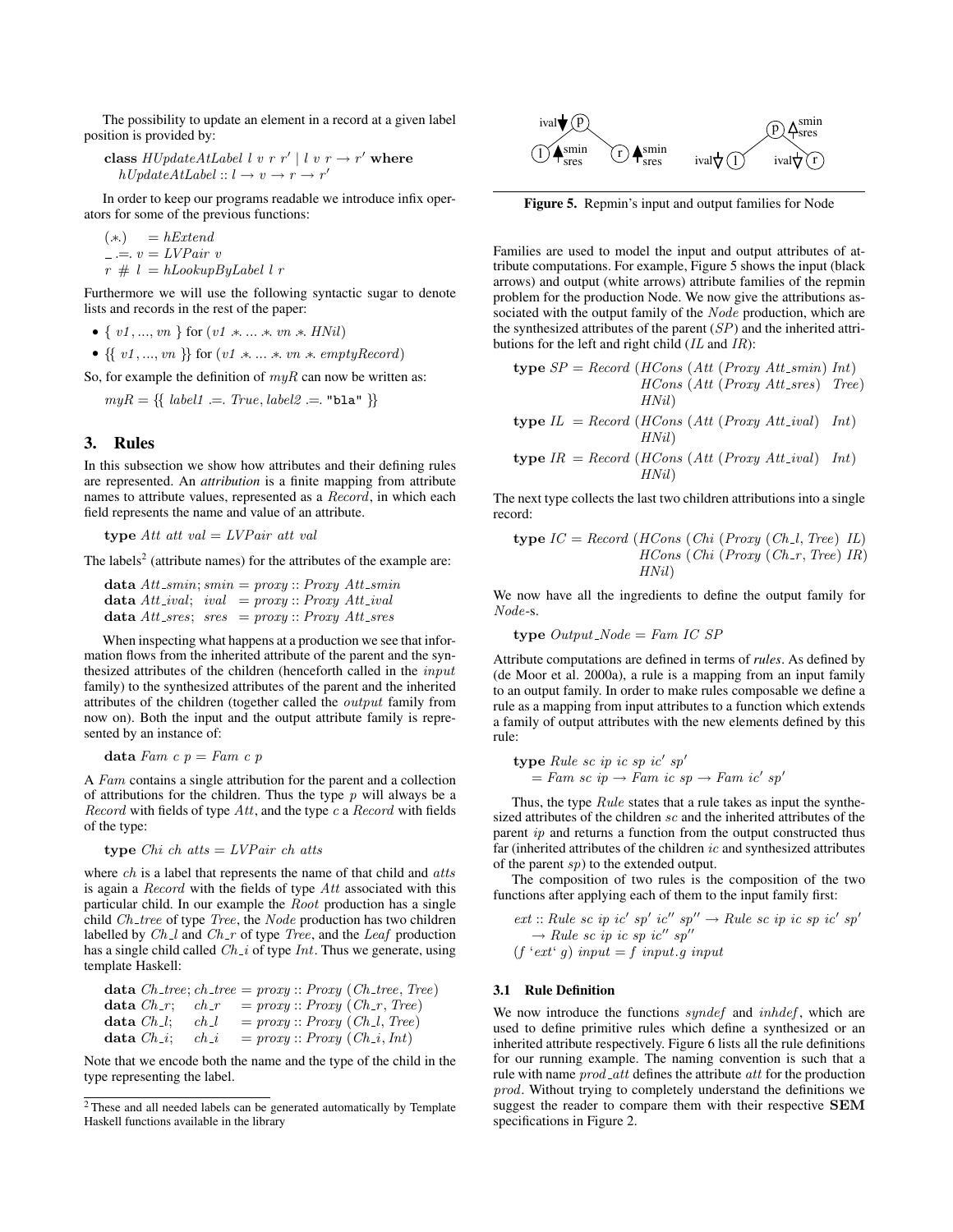$leaf\_smin$  (Fam chi par)  $=$  syndef smin (chi  $\#$  ch<sub>-i</sub>) node smin (Fam chi par )  $= syndef smin (((chi \neq ch_l) \neq smin))$ 'min'  $((chi \# ch<sub>-</sub>r) \# smin))$ root\_ival (Fam chi par)  $= \text{inhdef} \text{ ival} \ \{ nt \text{ .} \text{Tree} \}$  ${f}$  ch\_tree  $:= (chi \# ch\_tree) \# smin \}$ node ival (Fam chi par )  $= \text{inhdef} \text{ival} \{ nt \text{ .} \text{Tree} \}$  ${ \ \ \kappa \ }$  ch  $l = \pi p a r \neq \text{iv} a l$ ,  $ch_r = par \# ival$ }  $root\_sres$  (Fam chi par)  $= syndef sres \ ((chi \nleftrightarrow th\_tree) \nleftrightarrow sres)$  $leaf\_sres$  (Fam chi par)  $=$  syndef sres (Leaf (par # ival)) node sres (Fam chi par )  $= syndef sres \ (Node ((chi # ch_l) # sres)$  $((chi \n# ch<sub>-</sub>r) \n# sres))$ 

Figure 6. Rule definitions for repmin

The function syndef adds the definition of a synthesized attribute. It takes a label att representing the name of the new attribute, a value val to be assigned to this attribute, and it builds a function which updates the output constructed thus far.

$$
syndef :: HExtend (Att \text{ } (att \text{ } val) \text{ } sp \text{ } sp'
$$
  
\n
$$
\Rightarrow att \rightarrow val \rightarrow (Fam \text{ } ic \text{ } sp \rightarrow Fam \text{ } ic \text{ } sp')
$$
  
\n
$$
syndef \text{ } att \text{ } val (Fam \text{ } ic \text{ } sp) = Fam \text{ } ic \text{ } (att \text{ } == \text{ } val \text{ } * \text{ } sp)
$$

The record  $sp$  with the synthesized attributes of the parent is extended with a field with name att and value val, as shown in Figure 7. If we look at the type of the function, the check that we have not already defined this attribute is done by the constraint HExtend (Att att val) sp sp', meaning that sp' is the result of adding the field  $(Att \atop att \atop val)$  to sp, which cannot have any field with name att. Thus we are statically preventing duplicated attribute definitions.



Figure 7. Synthesized attribute definition

Let us take a look at the rule definition  $node\_smin$  of the attribute smin for the production *Node* in Figure 6. The children *ch*<sub>-</sub>*l* and  $ch$ - *r* are retrieved from the input family so we can subsequently retrieve the attribute smin from these attributions, and construct the computation of the synthesized attribute smin. This process is demonstrated in Figure 8. The attribute smin is required (underlined) in the children  $l$  and  $r$  of the input, and the parent of the output is extended with smin.

If we take a look at the type which is inferred for  $node\_sres$  we find back all the constraints which are normally checked by an off-line attribute grammar system, i.e., an attribute smin is made available



Figure 8. Rule node\_sres

by each child and an attribute smin can be safely added to the current synthesized attribution of the parent: <sup>3</sup>

node-sres :: (HasField (Proxy (Ch-l, Tree)) sc scl  
\n, HasField (Proxy Att,smin) scl Int  
\n, HasField (Proxy (Ch\_r, Tree)) sc scr  
\n, HasField (Proxy Att,smin) scr Int  
\n, HExtend (Att (Proxy Att-smin) Int)  
\nsp sp')  
\n
$$
\Rightarrow
$$
 Rule sc ip ic sp'c sp'

The function *inhdef* introduces a new inherited attribute for a collection of non-terminals. It takes the following parameters:

att the attribute which is being defined;

- nts the non-terminals with which this attribute is being associated;
- vals a record labelled with child names and containing values, describing how to compute the attribute being defined at each of the applicable child positions.

The parameter *nts* takes over the role of the **INH** declaration in Figure 2. Here this extra parameter seems to be superfluous, since its value can be inferred, but adds an additional restriction to be checked (yielding to better errors) and it will be used in the introduction of default rules later. The names for the non-terminals of our example are:

 $nt\_{Root} = proxy :: Proxy$  Root  $nt$ -Tree = proxy :: Proxy Tree

The result of *inhdef* again is a function which updates the output constructed thus far.

$$
inhdef:: Defs att nts vals ic ic'\n\Rightarrow att \rightarrow nts \rightarrow vals \rightarrow (Fam ic sp \rightarrow Fam ic'sp)\ninhdef att nts vals (Fam ic sp) =\nFam (defs att nts vals ic) sp
$$

The class  $Def$  is defined by induction over the record vals containing the new definitions. The function defs inserts each definition into the attribution of the corresponding child.

**class** *Defs att nts vals ic* 
$$
\cdot
$$
 *| vals ic*  $\rightarrow$  *ic'* **where** *defs* :: *att*  $\rightarrow$  *nts*  $\rightarrow$  *vals*  $\rightarrow$  *ic*  $\rightarrow$  *ic'*

We start out with the base case, where we have no more definitions to add. In this case the inherited attributes of the children are returned unchanged.

**instance** *Defs att nts* (Record *HNil*) *ic ic* **where** 
$$
defs = -i
$$
 *ic*  $=$  *ic*

The instance for HCons given below first recursively processes the rest of the definitions by updating the collection of collections of inherited attributes of the children ic into  $ic'$ . A helper type level

 $3$  In order to keep the explanation simple we will suppose that  $min$  is not overloaded, and takes Int's as parameter.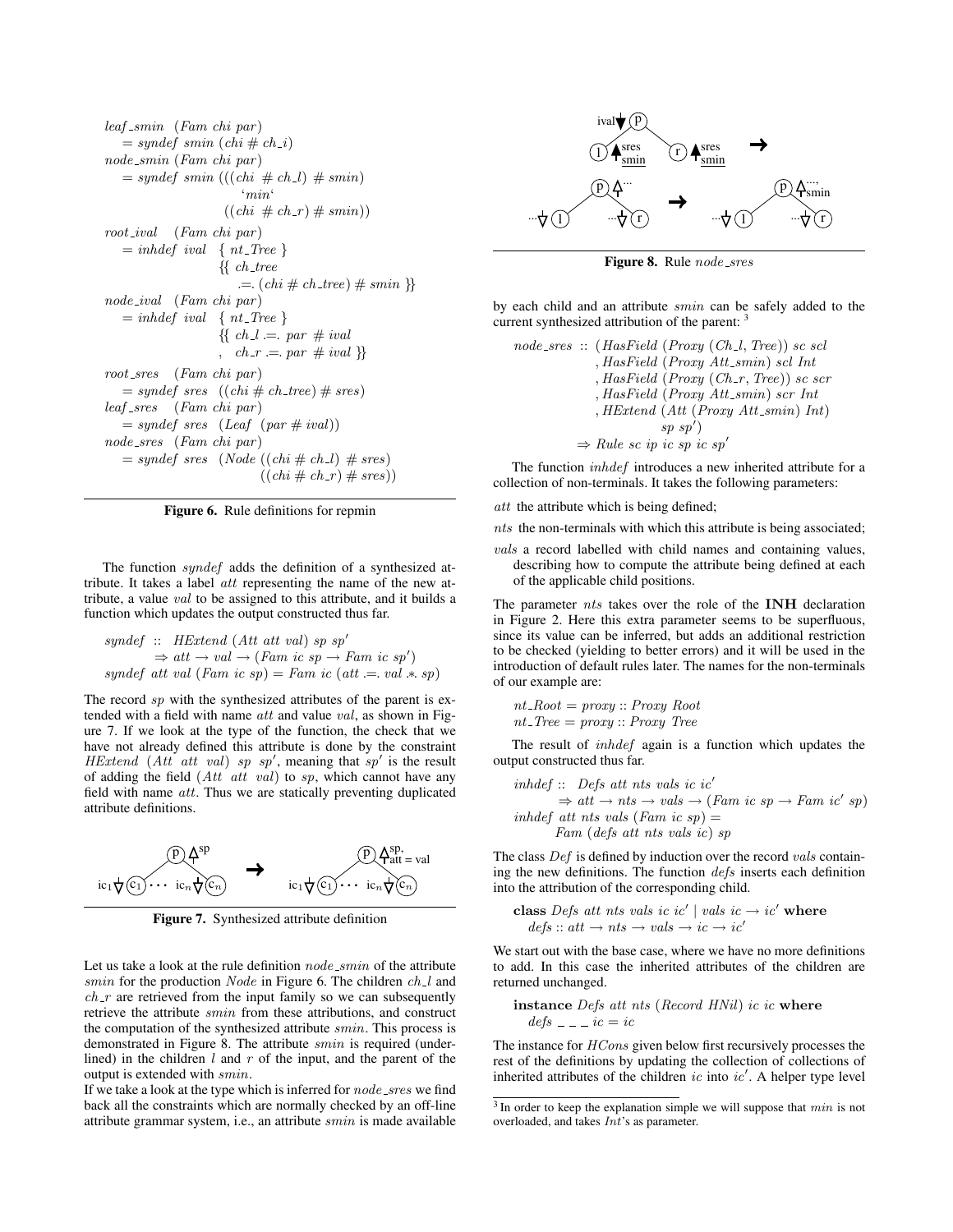function SingleDef (and its corresponding value level function singledef) is used to incorporate the single definition  $(pch)$  into ic', resulting in a new set  $i\tilde{c}''$ . The type level functions  $\tilde{H}asLabel$ and HMember are used to statically check whether the child being defined  $(lch)$  exists in ic' and if its type (t) belongs to the non-terminals nts, respectively. The result of both functions are HBools (either HTrue or HFalse) which are passed as parameters to SingleDef . We are now ready to give the definition for the non-empty case:

$$
\begin{array}{ll}\n\textbf{instance} \text{ (}Defs \text{ at } n \text{ts } (\text{Record } vs) \text{ } ic \text{ } ic'\\
& , \text{HasLabel} \text{ (}Proxy \text{ } (\text{lch}, t) \text{ } ic' \text{ } m \text{ch}\\
& , \text{HMember} \text{ (}Proxy \text{ } t \text{ } n \text{ } t \text{ } s \text{ } m \text{ } t \text{ } s \text{ } & \\
& , \text{SingleDef } m \text{ } c \text{ } h \text{ } m \text{ } t \text{ } s \text{ } & \\
& (\text{Chi } (\text{Proxy } (\text{lch}, t)) \text{ } v \text{ } c \text{ } h) \text{ } & \text{ } ic \text{ } ic' \text{ } & \\
& \Rightarrow \text{Defs} \text{ at } n \text{ } t \text{ } s \text{ } & \\
& (\text{Record } (\text{HCons } \text{Cch } (\text{Proxy } (\text{lch}, t)) \text{ } v \text{ } c \text{ } h) \text{ } s \text{ } & \text{ } ic \text{ } ic' \text{ } & \\
& \text{where} \text{ } \text{ } d \text{ } s \text{ } \text{ } a \text{ } t \text{ } m \text{ } t \text{ } s \text{ } \text{ } (t \text{ } c \text{ } s \text{ } s \text{ } s \text{ } s \text{ } & \text{ } ic \text{ } & \\
& \text{where } \text{ } ic' \text{ } & \text{ } = \text{ } d \text{ } s \text{ } s \text{ } t \text{ } t \text{ } s \text{ } & \text{ } ( \text{record } vs) \text{ } ic \text{ } & \\
& \text{ } (c h \text{ } & \text{ } = \text{ } l \text{ } a \text{ } t \text{ } t \text{ } s \text{ } ( \text{Record } vs) \text{ } i \text{ } c \text{ } & \\
& \text{ } (c h \text{ } & \text{ } = \text{ } d \text{ } s \text{ } s \text{ } t \text{ } t \text{ } s \text{ } & \text{ } ( \text{Record } vs) \text{ } i \text{ } c \text{ } & \\
& \text{ } (c h \text{ } & \text{ } +
$$

The class Haslabel can be encoded straightforwardly, together with a function which retrieves part of a phantom type:

 $mnts = hMember$  (sndProxy lch) nts

 $mch = hasLabel \, lch \, ic'$ 

class HBool  $b \Rightarrow HasLabel \, l \, r \, b \mid l \, r \rightarrow b$ instance HasLabel l r  $b \Rightarrow HasLabel$  l (Record r) b instance  $(HEq \; l \; lp \; b, HasLabel \; l \; r \; b', HOr \; b \; b' \; b'')$  $\Rightarrow$  HasLabel l (HCons (LVPair lp vp) r) b'' instance HasLabel l HNil HFalse  $hasLabel :: HasLabel \, l \, r \, b \Rightarrow l \rightarrow r \rightarrow b$  $hasLabel = \bot$  $sndProxy :: Proxy (a, b) \rightarrow Proxy b$  $sndProxy = \bot$ 

We only show the instance with both  $mch$  and  $mnts$  equal to  $HTrue$ , which is the case we expect to apply in a correct attribute grammar definition: we do not refer to children which do not exist, and this child has the type we expect.<sup>4</sup>

```
class SingleDef mch mnts att pv ic ic'
       | mch mnts pv ic \rightarrow ic'
  where singledef :: mch \rightarrow mnts \rightarrow att \rightarrow pv \rightarrow ic \rightarrow ic'instance (HasField lch ic och
           , HExtend (Att att vch) och och', HUpdateAtLabel \, Ich \, och' \, ic \, ic')\Rightarrow SingleDef HTrue HTrue att (Chi lch vch) ic ic'
  where singledef \Box att pch ic =hUpdateAtLabel lch (att .= vch .* och) ic
     where lch = label LVPair pch
             vch = valueLVPair pch
             och = hLookupByLabel lch ic
```
We will guarantee that the collection of attributions  $ic$  (inherited attributes of the children) contains an attribution och for the child  $lch$ , and so we can use  $hUpdateAtlabel$  to extend the attribution for this child with a field  $(Att \text{ } att \text{ } vch)$ , thus binding attribute  $att$ to value vch. The type system checks, thanks to the presence of HExtend, that the attribute att was not defined before in och.

## 4. Aspects

We represent aspects as records which contain for each production a rule field.

type Prd prd rule  $= LVP$ air prd rule

For our example we thus introduce fresh labels to refer to repmin's productions:

data  $P$ <sub>-Root</sub>;  $p$ <sub>-Root</sub> =  $prox_{y}$  ::  $Proxy$   $P$ <sub>-Root</sub> data  $P\_Node$ ;  $p\_Node = proxy$ :: Proxy  $P\_Node$ data P\_Leaf;  $p$ \_Leaf = proxy :: Proxy P\_Leaf

We now can define the aspects of repmin as records with the rules of Figure 6.<sup>5</sup>

$$
asp\_smin = \{\{ p\_{\text{Left}} \mid \text{= } \text{leaf\_smin} \}
$$
\n
$$
p\_Node := node\_smin \}
$$
\n
$$
asp\_ival = \{\{ p\_{\text{Root}} = \text{root\_ival} \}
$$
\n
$$
p\_Node := \text{node\_ival} \}
$$
\n
$$
asp\_sres = \{\{ p\_{\text{Root}} = \text{root\_sres} \}
$$
\n
$$
p\_Node := \text{node\_sres} \}
$$
\n
$$
p\_Leaf = \text{leaf\_sres} \}
$$

## 4.1 Aspects Combination

We define the class *Com* which will provide the instances we need for combining aspects:

$$
\begin{array}{c}\n\text{class } Com \ r \ r' \ r'' \mid r \ r' \rightarrow r'' \\
\text{where } (\oplus) :: r \rightarrow r' \rightarrow r''\n\end{array}
$$

With this operator we can now combine the three aspects which together make up the repmin problem:

 $asp\_repmin = asp\_smin \oplus asp\_ival \oplus asp\_sres$ 

Combination of aspects is a sort of union of records where, in case of fields with the same label (i.e., for rules for the same production), the rule combination  $(\text{ext})$  is applied to the values. To perform the union we iterate over the second record, inserting the next element into the first one if it is new and combining it with an existing entry if it exists:

```
instance Com r (Record HNil) r
  where r \oplus r = rinstance (HasLabel lprd r b
          , ComSingle b (Prd lprd rprd) r r''', Com r''' (Record r') r'')\Rightarrow Com r (Record (HCons (Prd lprd rprd) r')) r''
  where
     r \oplus (Record (HCons\ prd\ r')) = r''where b = hasLabel (labelLVPair) r
                r''' = \text{comsingle } b \text{ } prd \text{ } rr'' = r''' \oplus (Record \ r')
```
We use the class *ComSingle* to insert a single element into the first record. The type-level Boolean parameter  $\overline{b}$  is used to distinguish those cases where the left hand operand already contains a field for the rule to be added and the case where it is new.

<sup>4</sup> The instances for error cases could just be left undefined, yielding to "undefined instance" type errors. In our library we use a class Fail (as defined in (Kiselyov et al. 2004), section 6) in order to get more instructive type error messages.

 $5$  We assume that the monomorphism restriction has been switched off.

<sup>6</sup> This parameter can be avoided by allowing overlapping instances, but we prefer to minimize the number of Haskell extensions we use.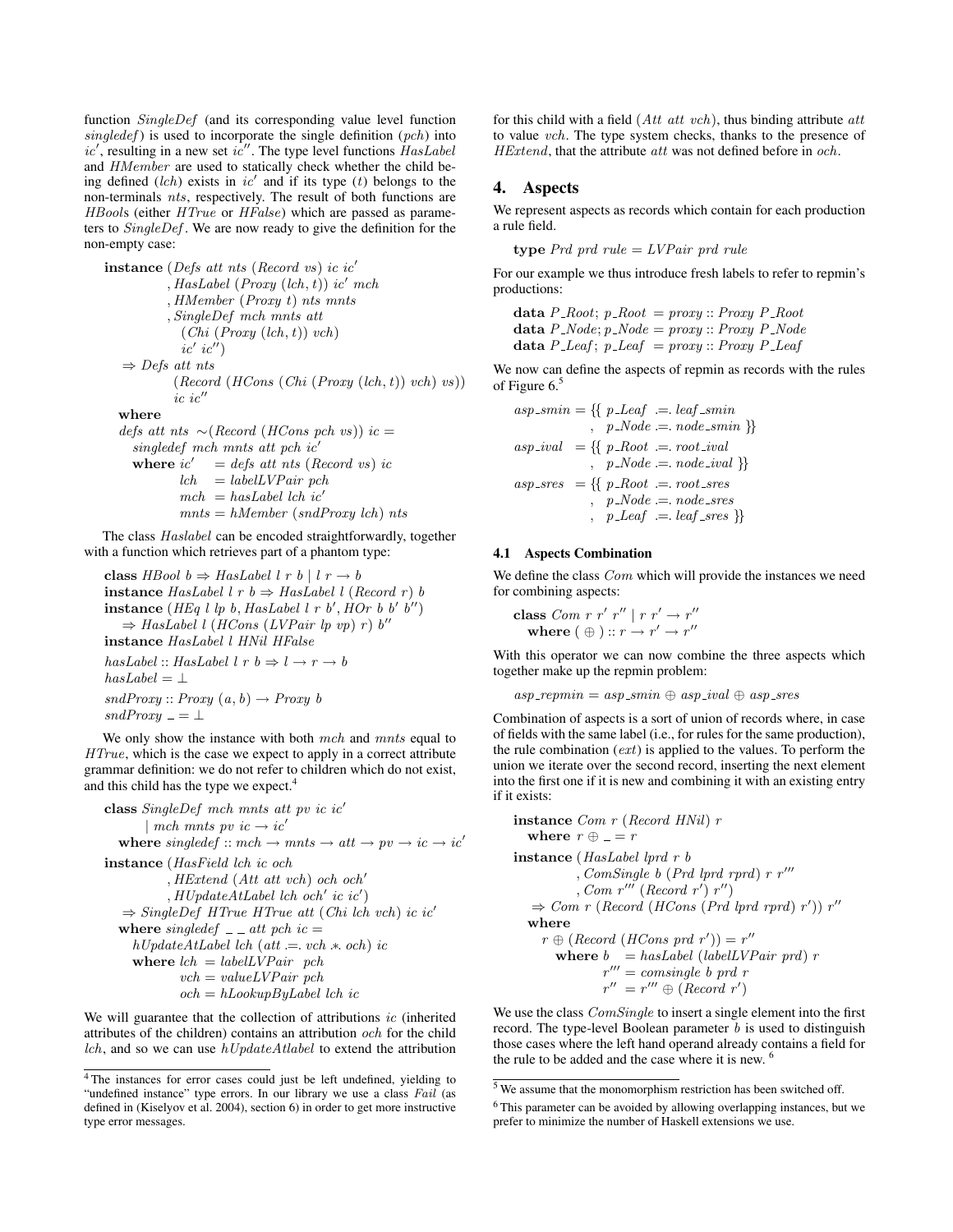class ComSingle b f r r' | b f  $r \rightarrow r'$ where  $\textit{comsingle} :: b \rightarrow f \rightarrow r \rightarrow r'$ 

 $r r'$ 

If the first record has a field with the same label  $lprd$ , we update its value by composing the rules.

$$
\begin{aligned}\n\text{instance } (HasField\; lprd \quad r \; (Rule\; sc\; ip\; ic' \; sp' \; ic' \; sp'') \\
, HUpdateAtLabel\; lprd \; (Rule\; sc\; ip \quad ic' \; sp') \\
& \quad ic' \; sp'') \\
\Rightarrow \text{ComSingle}\; HTrue\; (Prd\; lprd \; (Rule\; sc\; ip\; ic\; sp\; ic' \; sp'))\n\end{aligned}
$$

where

comsingle  $f r = hUpdateAtLabel n ((r # n) 'ext' v) r$ where  $n = labelLVP$ air f  $v = valueLVP$ air f

In case the first record does not have a field with the label, we just insert the element in the record.

\n
$$
\text{instance } \text{ComSingle } \text{HFalse } f \text{ (Record } r)
$$
\n  
\n $\text{(Record } (HCons f r))$ \n  
\n $\text{where } \text{cosingle } \_ f \text{ (Record } r) = \text{Record } (HCons f r)$ \n

## 5. Semantic Functions

Our overall goal is to construct a Tree-algebra and a Root-algebra. For the domain associated with each non-terminal we take the function mapping its inherited to its synthesized attributes. The hard work is done by the function knit, the purpose of which is to combine the data flow defined by the DDG –which was constructed by combining all the rules for this production– with the semantic functions of the children (describing the flow of data from their inherited to their synthesized attributes) into the semantic function for the parent.

With the attribute computations as first-class entities, we can now pass them as an argument to functions of the form  $sem \lt n t$ . The following code follows the definitions of the data types at hand: it contains recursive calls for all children of an alternative, each of which results in a mapping from inherited to synthesized attributes for that child followed by a call to knit, which stitches everything together:

sem\_Root asp (Root t)  $= knit (asp # p\_Root) \{ \}$  ch\_tree .= sem\_Tree asp t  $\}$ sem<sub>-Tree</sub> asp (Node  $l r$ )  $= knit (asp # pNode) \{ \; ch_l = sem_Tree \; asp \; lb \}$ ,  $ch_r = sem_Tre \naspr \n}$  $sem\_Tree \; asp \; (Leaf \; i)$  $= knit (asp # p\_Leaf) \{ \{ ch_i = .sem_i \} \}$ 

```
sem_Lit e (Record HNil) = e
```
Since this code is completely generic we provide a Template Haskell function  $deriveAG$  which automatically generates the functions such as  $sem\_Root$  and  $sem\_Tree$ , together with the labels for the non-terminals and labels for referring to children. Thus, to completely implement the repmin function we need to undertake the following steps:

• Generate the semantic functions and the corresponding labels by using:

\$ (deriveAG "Root)

• Define and compose the aspects as shown in the previous sections, resulting in asp\_repmin.

• Define the function repmin that takes a tree, executes the semantic function for the tree and the aspect asp\_repmin, and selects the synthesized attribute sres from the result.

```
repmin tree
   = sem\_Root \; asp\_repmin \; (Root \; tree) \; () \# \; sres
```
#### 5.1 The Knit Function

As said before the function knit takes the combined rules for a node and the semantic functions of the children, and builds a function from the inherited attributes of the parent to its synthesized attributes. We start out by constructing an empty output family, containing an empty attribution for each child and one for the parent. To each of these attributions we apply the corresponding part of the rules, which will construct the inherited attributes of the children and the synthesized attributes of the parent (together forming the output family). Rules however contain references to the input family, which is composed of the inherited attributes of the parent  $ip$  and the synthesized attributes of the children  $sc$ .

$$
kni t :: (Empties fc ec, Kn fc ic sc)
$$
  
\n
$$
\Rightarrow Rule sc ip ec (Record HNil) ic sp
$$
  
\n
$$
\rightarrow fc \rightarrow ip \rightarrow sp
$$
  
\n
$$
kni t rule fc ip =
$$
  
\n
$$
let ec = empties fc
$$
  
\n
$$
(Fam ic sp) = rule (Fam sc ip)
$$
  
\n
$$
(Fam ec emptyRecord)
$$
  
\n
$$
sc = kn fc ic
$$

The function  $kn$ , which takes the semantic functions of the children  $(fc)$  and their inputs  $(ic)$ , computes the results for the children (sc). The functional dependency  $fc \rightarrow ic \; sc$  indicates that  $fc$  determines  $ic$  and  $sc$ , so the shape of the record with the semantic functions determines the shape of the other records:

$$
\begin{array}{c}\n\textbf{class } Kn \text{ } \textit{fc} \text{ } \textit{ic} \text{ } \textit{sc} \text{ } | \text{ } \textit{fc} \rightarrow \textit{ic} \text{ } \textit{sc} \text{ } \textbf{where} \\
\textit{kn} :: \textit{fc} \rightarrow \textit{ic} \rightarrow \textit{sc}\n\end{array}
$$

We declare a helper instance of  $Kn$  to remove the  $Record$  tags of the parameters, in order to be able to iterate over their lists without having to tag and untag at each step:

**instance** Kn fc ic sc  
\n
$$
\Rightarrow
$$
 Kn (Record fc) (Record ic) (Record sc) where  
\nkn (Record fc) (Record ic) = Record \$ kn fc ic

When the list of children is empty, we just return an empty list of results.

instance Kn HNil HNil HNil where  $kn = -hNil$ 

The function kn is a type level  $zipWith$  (\$), which applies the functions contained in the first argument list to the corresponding element in the second argument list.

$$
\begin{aligned}\n\text{instance } Kn \text{ for } irr \text{ } scr\\ \Rightarrow Kn \text{ } (HCons \text{ } (Chi \text{ } lch \text{ } (ich \rightarrow sch)) \text{ } for)\\ \text{ } (HCons \text{ } (Chi \text{ } lch \text{ } ich) \text{ } & \text{ } icr)\\ \text{ } (HCons \text{ } (Chi \text{ } lch \text{ } sch) \text{ } & \text{ } scr)\\ \text{where} \\ kn &\sim (HCons \text{ } p f ch \text{ } for) \sim (HCons \text{ } p ich \text{ } icr) =\\ \text{let } scr = kn \text{ } for \text{ } icr\\ \text{ } ch = \text{labelLVP} air \text{ } p f ch\\ \text{ } ich = \text{valueLVP} air \text{ } p f ch\\ \text{ } in \text{ } HCons \text{ } (newLVPair \text{ } lch \text{ } (fch \text{ } ich)) \text{ } scr \end{aligned}
$$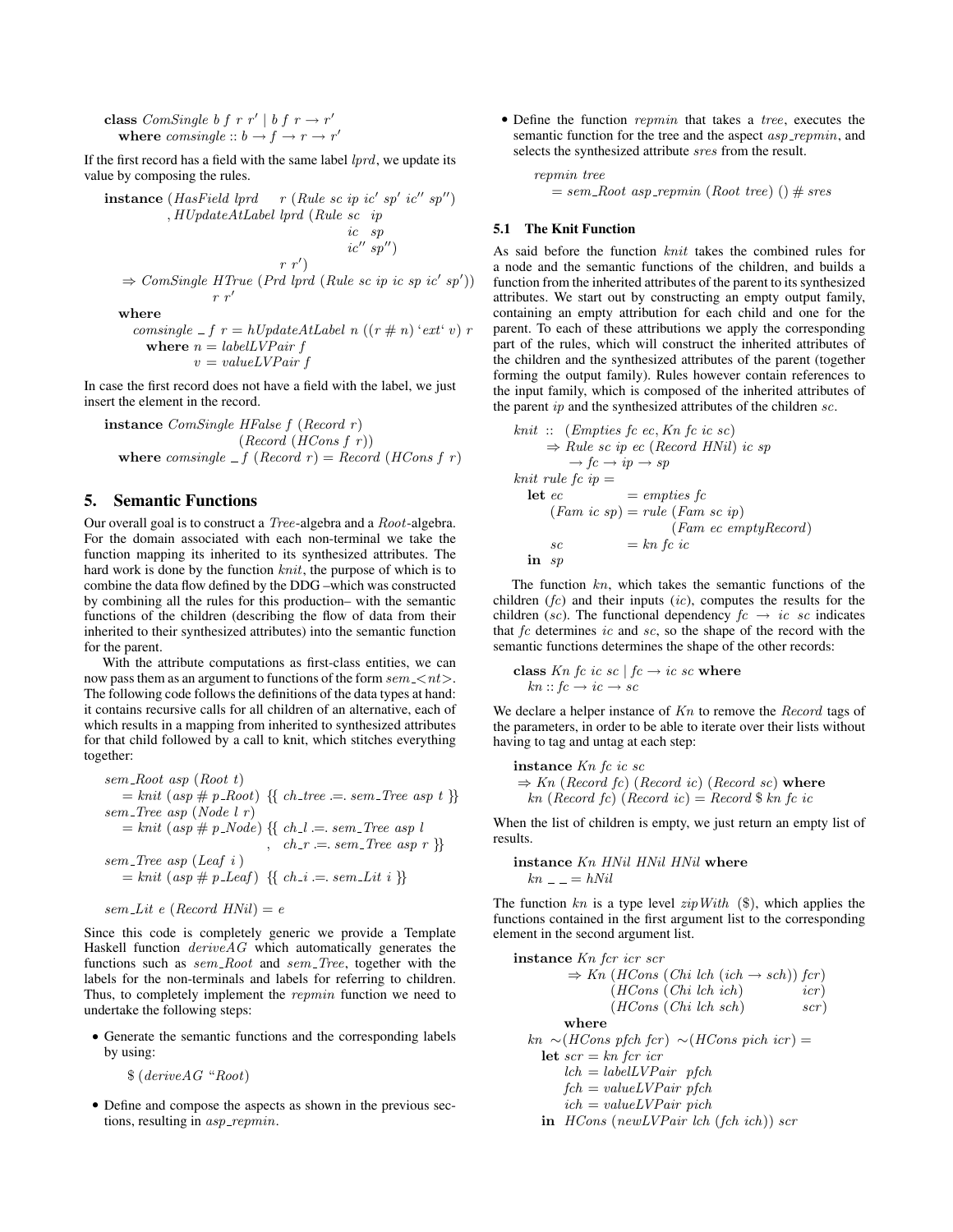The class *Empties* is used to construct the record, with an empty attribution for each child, which we have used to initialize the computation of the input attributes with.

class *Empties fc* ec |  $fc \rightarrow ec$  where  $empties :: fc \rightarrow ec$ 

In the same way that  $fc$  determines the shape of  $ic$  and  $sc$  in  $Kn$ , it also tells us how many empty attributions ec to produce and in which order:

instance Empties fc ec  $\Rightarrow$  Empties (Record fc) (Record ec) where empties (Record  $fc$ ) = Record \$ empties  $fc$ instance *Empties* fcr ecr  $\Rightarrow$  Empties (HCons (Chi lch fch) fcr) (HCons (Chi lch (Record HNil)) ecr ) where empties  $\sim$ (HCons pch fcr) = let  $ecr = \emph{empties for}$  $lch = label LVP$ air pch in HCons (newLVPair lch emptyRecord) ecr instance Empties HNil HNil where  $empties = hNil$ 

## 6. Common Patterns

At this point all the basic functionality of attribute grammars has been implemented. In practice however we want more. If we look at the code in Figure 2 we see that the rules for ival at the production Node are "free of semantics", since the value is copied unmodified to its children. If we were dealing with a tree with three children instead of two the extra line would look quite similar. When programming attribute grammars such patterns are quite common and most attribute grammar systems contain implicit rules which automatically insert such "trivial" rules. As a result descriptions can decrease in size dramatically. The question now arises whether we can extend our embedded language to incorporate such more high level data flow patterns.

#### 6.1 Copy Rule

The most common pattern is the copying of an inherited attribute from the parent to all its children. We capture this pattern with the an operator  $copy$ , which takes the name of an attribute  $att$  and an heterogeneous list of non-terminals *nts* for which the attribute has to be defined, and generates a copy rule for this. This corresponds closely to the introduction of a Reader monad.

$$
copy :: (Copy at nts vp ic ic', HasField at tip vp)
$$
  
\n
$$
\Rightarrow att \rightarrow nts \rightarrow Rule sc ip ic sp ic'sp
$$

Thus, for example, the rule node\_ival of Figure 6 can now be written as:

node\_ival input = copy 
$$
ival \{ nt \text{--} Tree \}
$$
 input

The function  $\cos y$  uses a function  $\text{defcp}$  to define the attribute  $\text{at}$ as an inherited attribute of its children. This function is similar in some sense to *inhdef*, but instead of taking a record containing the new definitions it gets the value vp of the attribute which is to be copied to the children:

\n
$$
\text{copy at } t \text{ nts } (Fam \_ ip) = \text{defcp at } t \text{ nts } (ip \# \text{ att})
$$
\n

\n\n $\text{defcp} :: \text{Copy at } t \text{ ns } vp \text{ ic } ic'$ \n

\n\n $\Rightarrow \text{att} \rightarrow \text{nts} \rightarrow vp \rightarrow (\text{Fam } ic \text{ sp} \rightarrow \text{Fam } ic' \text{ sp})$ \n

\n\n $\text{defcp at } n \text{ ts } vp \text{ (Fam } ic \text{ sp}) =$ \n

\n\n $\text{Fam} (\text{cpychi at } t \text{ nts } vp \text{ ic } sp)$ \n

The class *Copy* iterates over the record *ic* containing the output attribution of the children, and inserts the attribute att with value  $vp$  if the type of the child is included in the list nts of non-terminals and the attribute is not already defined for this child.

```
class Copy att nts vp ic ic' | ic \rightarrow ic' where
   cpychi :: att \rightarrow nts \rightarrow vp \rightarrow ic \rightarrow ic'instance Copy att nts vp (Record HNil) (Record HNil)
   where cpychi \qquad \qquad \qquad \qquad \qquad \qquad \qquad \qquad \qquad \qquad \qquad \qquad \qquad \qquad \qquad \qquad \qquad \qquad \qquad \qquad \qquad \qquad \qquad \qquad \qquad \qquad \qquad \qquad \qquad \qquad \qquad \qquad \qquad \qquad \qquadinstance (Copy att nts vp (Record ics) ics'
             , HMember (Proxy t) nts mnts
             , HasLabel att vch mvch
             , Copy' mnts mvch att vp
                        (Chi (Proxy (lch, t)) vch)pch
              , HExtend pch ics' ic)
   \Rightarrow Copy att nts vp
                (Record (HCons (Chi (Proxy (lch, t)) vch) ics))ic
   where
   cpychi att nts vp (Record (HCons pch ics)) =
      cpychi' mnts mvch att vp pch \ast. ics'
      where ics' = cpychi att nts vp (Record ics)
                lch = \text{sndProxy} (labelLVPair pch)
                 vch = valueLVPair pch
                 mnts = hMember \; lch \; ntsmvch = hasLabel att vch
```
The function  $cpychi'$  updates the field pch by adding the new attribute:

| class Copy' mnts much att vp pch pch' |                                                                                                          |
|---------------------------------------|----------------------------------------------------------------------------------------------------------|
| 1 mnts much pch $\rightarrow$ pch'    |                                                                                                          |
| where                                 | cychi':: mnts $\rightarrow$ mvch $\rightarrow$ att $\rightarrow$ vp $\rightarrow$ pch $\rightarrow$ pch' |

When the type of the child doesn't belong to the non-terminals for which the attribute is defined we define an instance which leaves the field pch unchanged.

**instance** *Copy' HFalse much att vp ych when*  
*cpychi'* 
$$
---
$$
 *pch*  $=$  *pch*

We also leave *pch* unchanged if the attribute is already defined for this child.

**instance** *Copy' HTrue HTrue att vp pch pch* **where** 
$$
cpychi' = -pch = pch
$$

In other case the attribution  $vch$  is extended with the attribute (Att att vp).

```
instance HExtend (Att att vp) vch vch'
  \Rightarrow Copy' HTrue HFalse att vp (Chi lch vch)
    (Chi lch vch') where
  cpychi' = att vp pch = lch .= (att .= vp * vch)
    where lch = labelLVPair pch
           vch = valueLVPair pch
```
#### 6.2 Other Rules

In this section we introduce two more constructs of our DSL, without giving their implementation. Besides the Reader monad, there is also the Writer monad. Often we want to collect information provided by some of the children into an attribute of the parent. This can be used to e.g. collect all identifiers contained in an expression. Such a synthesized attribute can be declared using the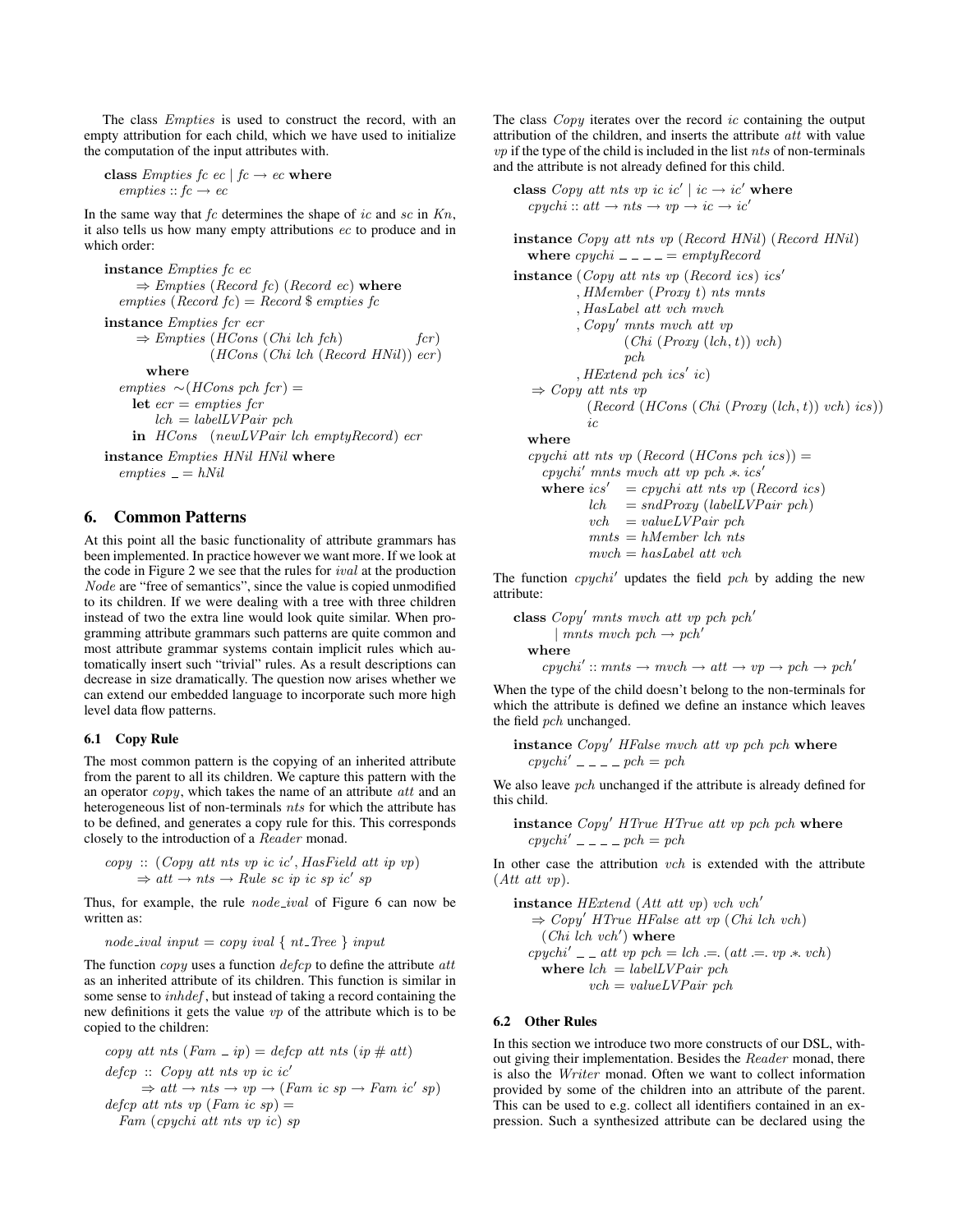use rule, which combines the attribute values of the children in similar way as Haskell's *foldr1*. The use rule takes the following arguments: the attribute to be defined, the list of non-terminals for which the attribute is defined, a monoidal operator which combines the attribute values, and a unit value to be used in those cases where none of the children has such an attribute.

use :: (Use att nts a sc, HExtend (Att att a) sp sp')  
\n
$$
\Rightarrow
$$
 att  $\rightarrow$ nts  $\rightarrow$  (a  $\rightarrow$  a  $\rightarrow$  a)  $\rightarrow$  a  
\n $\rightarrow$  Rule sc ip ic sp' c sp'

Using this new combinator the rule node\_smin of Figure 6 becomes:

 $node\_smin = use \; smin \{ nt\_Tree \} \; min \; 0$ 

A third common pattern corresponds to the use of the State monad. A value is threaded in a depth-first way through the tree, being updated every now and then. For this we have chained attributes (both inherited and synthesized). If a definition for a synthesized attribute of the parent with this name is missing we look for the right-most child with a synthesized attribute of this name. If we are missing a definition for one of the children, we look for the right-most of its left siblings which can provide such a value, and if we cannot find it there, we look at the inherited attributes of the father.

chain :: (Chain att nts val sc ic sp ic' sp'  
, HasField att ip val)  

$$
\Rightarrow
$$
 att  $\rightarrow$  nts  $\rightarrow$  Rule sc ip ic sp ic' sp'

## 7. Defining Aspects

Now we have both implicit rules to define attributes, and explicit rules which contain explicit definitions, we may want to combine these into a single *attribute aspect* which contains all the definitions for single attribute. We now refer to Figure 9 which is a desugared version of the notation presented in the introduction.

An inherited attribute aspect, like *asp\_ival* in Figure 9, can be defined using the function inhAspect. It takes as arguments: the name of the attribute att, the list nts of non-terminals where the attribute is defined, the list cpys of productions where the copy rule has to be applied, and a record defs containing the explicit definitions for some productions:

```
inhAspect att nts cpys defs
   =(\text{def}A\text{spect }(\text{FnCpy att nts})\text{ cpys})\oplus (attAspect (FnInh att nts) defs)
```
The function  $attAspect$  generates an attribute aspect given the explicit definitions, whereas defAspect constructs an attribute aspect based in a common pattern's rule. Thus, an inherited attribute aspect is defined as a composition of two attribute aspects: one with the explicit definitions and other with the application of the copy rule. In the following sections we will see how attAspect and defAspect are implemented.

A synthesized attribute aspect, like  $asp\_smin$  and  $asp\_sres$  in Figure 9, can be defined using  $synAspect$ . Here the rule applied is the use rule, which takes  $op$  as the monoidal operator and *unit* as the unit value.

synAspect att nts op unit uses defs  $=(defAspect (FnUse att nts op unit) uses)$  $\oplus$  (attAspect (FnSyn att) defs)

A chained attribute definition introduces both an inherited and a synthesized attribute. In this case the pattern to be applied is the chain rule.

chnAspect att nts chns inhdefs syndefs  $=(defAspect (FnChn att nts) chns)$  $\oplus$  (attAspect (FnInh att nts) inhdefs)  $\oplus$  (attAspect (FnSyn att) syndefs)

#### 7.1 Attribute Aspects

Consider the explicit definitions of the aspect  $asp\_sres$ . The idea is that, when declaring the explicit definitions, instead of completely writing the rules, like:

$$
\{\n{ p\text{-}Root := (\lambda input \rightarrow \text{ }\text{ }\text{ }\text{ }space((chi input # ch\_tree) # sres))\n{, p\text{-}Leaf := (\lambda input \rightarrow \text{ }\text{ }\text{ }space((eq f (par input # ival)))\n}\n}
$$

we just define a record with the functions from the input to the attribute value:

$$
\{\{p\_Root := (\lambda input \rightarrow (chi input \# ch\_tree) \# sres) \}, p\_Leaf := (\lambda input \rightarrow Leaf (par input \# ival)) \}\}
$$

By mapping the function  $((.)$   $(syndef \ sres))$  over such records, we get back our previous record containing rules. The function attAspect updates all the values of a record by applying a function to them:

class AttAspect rdef defs rules | rdef defs  $\rightarrow$  rules where  $attAspect:: rdef \rightarrow defs \rightarrow rules$ 

$$
\begin{aligned}\n\text{instance } (AttAspect \; rdef \; (Record \; defs) \; rules \\
, Apply \; rdef \; def \; rule \\
, HExtend \; (Prd \; lprd \; rule) \; rules \; rules') \\
\Rightarrow AttAspect \; rdef \\
 (Record \; (HCons \; (Prd \; lprd \; defs))\n\end{aligned}
$$

 $rules'$ 

where

\n
$$
\text{attAspect} \, \text{rdef} \, (\text{Record} \, (\text{HCons} \, \text{def} \, \text{def})) =
$$
\n

\n\n $\text{let } \, \text{lprd} = (\text{labelLPPair} \, \text{def})$ \n

\n\n $\text{in } \, \text{lprd} = \text{apply} \, \text{rdef} \, (\text{valueLPPair} \, \text{def})$ \n

\n\n $\text{in } \, \text{lprd} = \text{apply} \, \text{rdef} \, (\text{valueLPPair} \, \text{def})$ \n

**instance** AttAspect *rdef* (Record HNil) (Record HNil)  
**where** attAspect 
$$
=
$$
 =  $emptyRecord$ 

The class Apply (from the HList library) models the function application, and it is used to add specific constraints on the types:

class Apply f a r | f a  $\rightarrow r$  where  $apply :: f \rightarrow a \rightarrow r$ 

In the case of synthesized attributes we apply  $((.)$   $(syndef - att))$ to values of type (Fam sc ip  $\rightarrow$  val) in order to construct a rule of type  $(R\dot{u}l$ e sc ip ic sp ic sp'). The constraint HExtend  $(\hat{L}VP\hat{air}$  att val) sp sp<sup>f</sup> is introduced by the use of syndef. The data type  $FnSyn$  is used to determine which instance of Apply has to be chosen.

$$
\begin{array}{l} \textbf{data }FnSyn \; att = FnSyn \; att \\ \textbf{instance } HExtend \; (LVPair \; att \; val) \; sp \; sp' \\ \Rightarrow \; Apply \; (FnSyn \; att) \; (Fam \; sc \; ip \rightarrow val) \\ \; (Rule \; sc \; ip \; ic \; sp' ) \; \textbf{where} \\ apply \; (FnSyn \; att) \; f = syndef \; att.f \end{array}
$$

In the case of inherited attributes the function applied to define the rule is  $((.)$  (inhdef att nts)).

data  $FnInh$  att  $nt = FnInh$  att  $nt$ 

instance Defs att nts vals ic  $ic'$ 

 $\Rightarrow Apply$  (FnInh att nts) (Fam sc ip  $\rightarrow vals$ )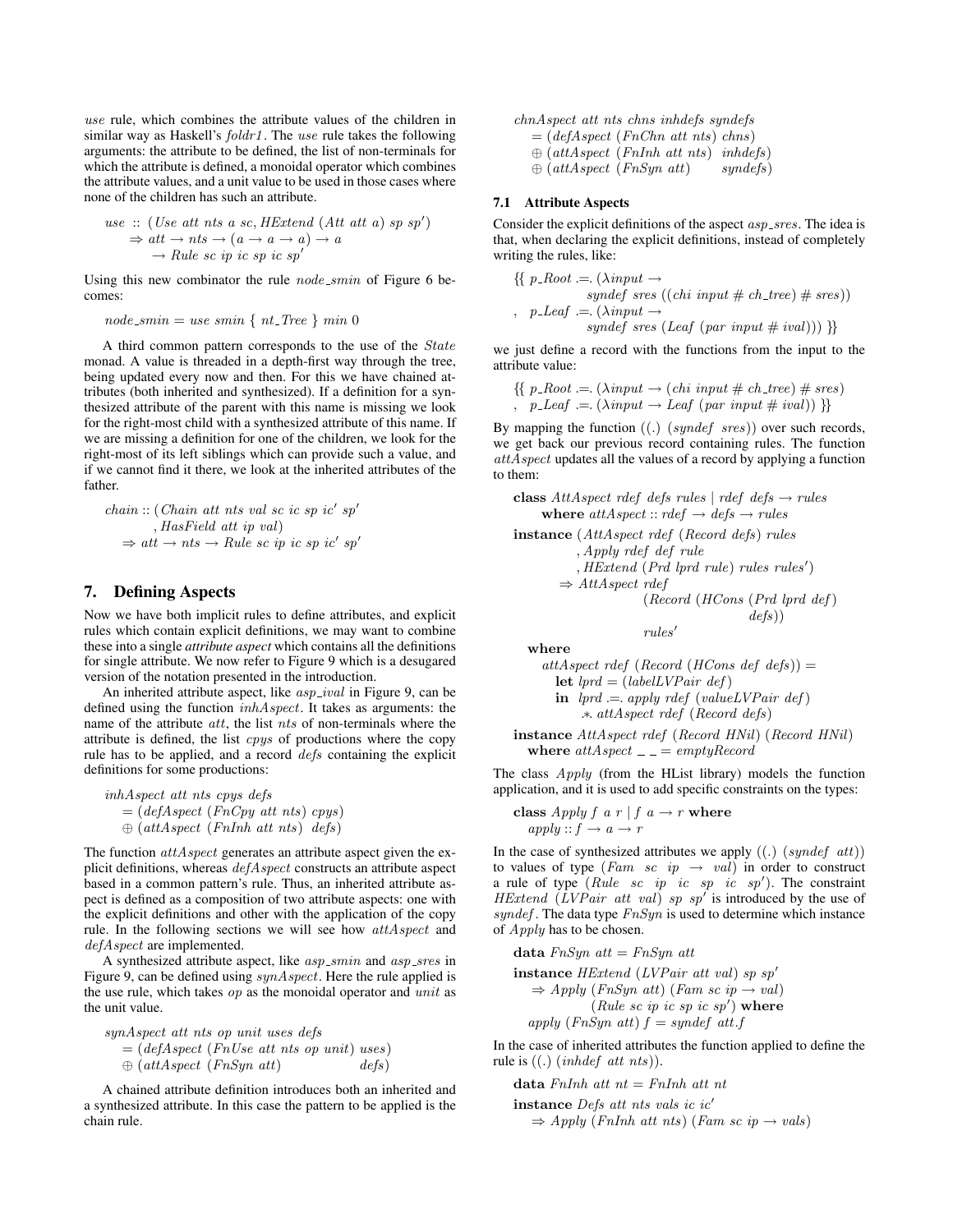| $asp\_smin = synAspect \; smin \{ nt\_Tree \}$           | $min\ 0\ \{p\_Node\}$<br>$\{ \{ \ p\_{Leaf} := (\lambda(Fam \ chi \_) \rightarrow chi \# ch_i) \} \}$                                                                                                      | -- synthesize at<br>-- use at<br>-- define at |
|----------------------------------------------------------|------------------------------------------------------------------------------------------------------------------------------------------------------------------------------------------------------------|-----------------------------------------------|
| $asp\_ival = inhAspect \;ival \{ nt\_Tree \}$            | $\{p\_Node\}$                                                                                                                                                                                              | -- inherit<br>-- copy at                      |
|                                                          | $\{ \varphi_R\}_{\text{not}} := \{ \lambda(Fam \, chi \_) \rightarrow \{ \} \}$ ch_tree = $\{ \text{chi } \# \, ch \, tree \} \neq \{ \text{sim } \} \}$                                                   | -- define at                                  |
| $asp\_sres = synAspect \; sres \{ nt\_Root, nt\_Tree \}$ | <i>Node</i> ( <i>Leaf</i> 0) { $p$ <sub>-</sub> <i>Node</i> }                                                                                                                                              | -- synthesize at<br>-- use at                 |
|                                                          | $\{ \{ p\_{Root} := (\lambda(Fam\,chi) \rightarrow (chi \# \,ch \,tree) \# \,sres) \}$<br>$p\_\mathit{leaf} := (\lambda(\mathit{Fam} \_\_\mathit{par}) \to \mathit{Leaf} (\mathit{par} \# \mathit{ival}))$ | -- define at                                  |

Figure 9. Aspects definition for repmin

(*Rule sc ip ic sp ic' sp*) where apply (FnInh att nts)  $f = inhdef$  att nts.f

#### 7.2 Default Aspects

The function  $defAspect$  is used to construct an aspect given a rule and a list of production labels.

class DefAspect deff prds rules  $\vert$  deff prds  $\rightarrow$  rules where  $\text{def}A \text{spect} :: \text{def} \rightarrow \text{prds} \rightarrow \text{rules}$ 

It iterates over the list of labels prds, constructing a record with these labels and a rule determined by the parameter  $\text{def}$  as value. For inherited attributes we apply the copy rule *copy att nts*, for synthesized attributes use att nt op unit and for chained attributes chain att nts. The following types are used, in a similar way than in  $attAspect$ , to determine the rule to be applied:

data  $FnCpy$  att nts =  $FnCpy$  att nts data  $FnUse$  att nt op unit =  $FnUse$  att nt op unit data  $FnChn$  att nt =  $FnChn$  att nt

Thus, for example in the case of the aspect  $asp\_ival$ , the application:

 $defAspect (FnCpy\;ival\{ nt\_Tree \}) \{ p\_Node \}$ 

generates the default aspect:

 $\{ \{ p\_Node := copy \; ival \; \{ nt\_Tree \} \} \}$ 

## 8. Related Work

There have been several previous attempts at incorporating firstclass attribute grammars in lazy functional languages. To the best of our knowledge all these attempts exploit some form of extensible records to collect attribute definitions. They however do not exploit the Haskell class system as we do. de Moor et al. (2000b) introduce a whole collection of functions, and a result it is no longer possible to define copy, use and chain rules. Other approaches fail to provide some of the static guarantees that we have enforced (de Moor et al. 2000a).

The exploration of the limitations of type-level programming in Haskell is still a topic of active research. For example, there has been recent work on modelling relational data bases using techniques similar to those applied in this paper (Silva and Visser 2006).

As to be expected the type-level programming performed here in Haskell can also be done in dependently typed languages such as Agda (Norell 2008; Oury and Swierstra 2008). By doing so, we use Boolean values in type level-functions, thereby avoiding the need for a separate definition of the type-level Booleans. This would certainly simplify certain parts of our development. On the other hand, because Agda only permits the definition of total functions, we would need to maintain even more information in our types to make it evident that all our functions are indeed total.

An open question is how easy it will be to extend the approach taken to more global strategies of accessing attributes definitions; some attribute grammars systems allow references to more remote attributes (Reps et al. 1986; Boyland 2005). Although we are convinced that we can in principle encode such systems too, the question remains how much work this turns out to be.

Another thing we could have done is to make use of associated types (Chakravarty et al. 2005) in those cases where our relations are actually functions; since this feature is still experimental and has only recently become available we have refrained from doing so for the moment.

## 9. Conclusions

In the first place we remark that we have achieved all four goals stated in the introduction:

- 1. removing the need for a whole collection of indexed combinators as used in (de Moor et al. 2000b)
- 2. replacing extensible records completely by heterogeneous collections
- 3. the description of common attribute grammar patterns in order to reduce code size, and making them almost first class objects
- 4. give a nice demonstration of type level programming

We have extensive experience with attribute grammars in the construction of the Utrecht Haskell compiler (Dijkstra et al. 2009). The code of this compiler is completely factored out along the two axes mentioned in the introduction (Dijkstra and Swierstra 2004; Fokker and Swierstra 2008; Dijkstra et al. 2007), using the notation used in Figure 2. In doing so we have found the possibility to factor the code into separate pieces of text indispensable.

We also have come to the conclusion that the so-called monadic approach, although it may seem attractive at first sight, in the end brings considerable complications when programs start to grow (Jones 1999). Since monad transformers are usually type based we already run into problems if we extend a state twice with a value of the same type without taking explicit measures to avoid confusion. Another complication is that the interfaces of non-terminals are in general not uniform, thus necessitating all kind of tricks to change the monad at the right places, keeping information to be reused later, etc. In our generated Haskell compiler (Dijkstra et al. 2009) we have non-terminals with more than 10 different attributes, and glueing all these together or selectively leaving some out turns out to be impossible to do by hand.